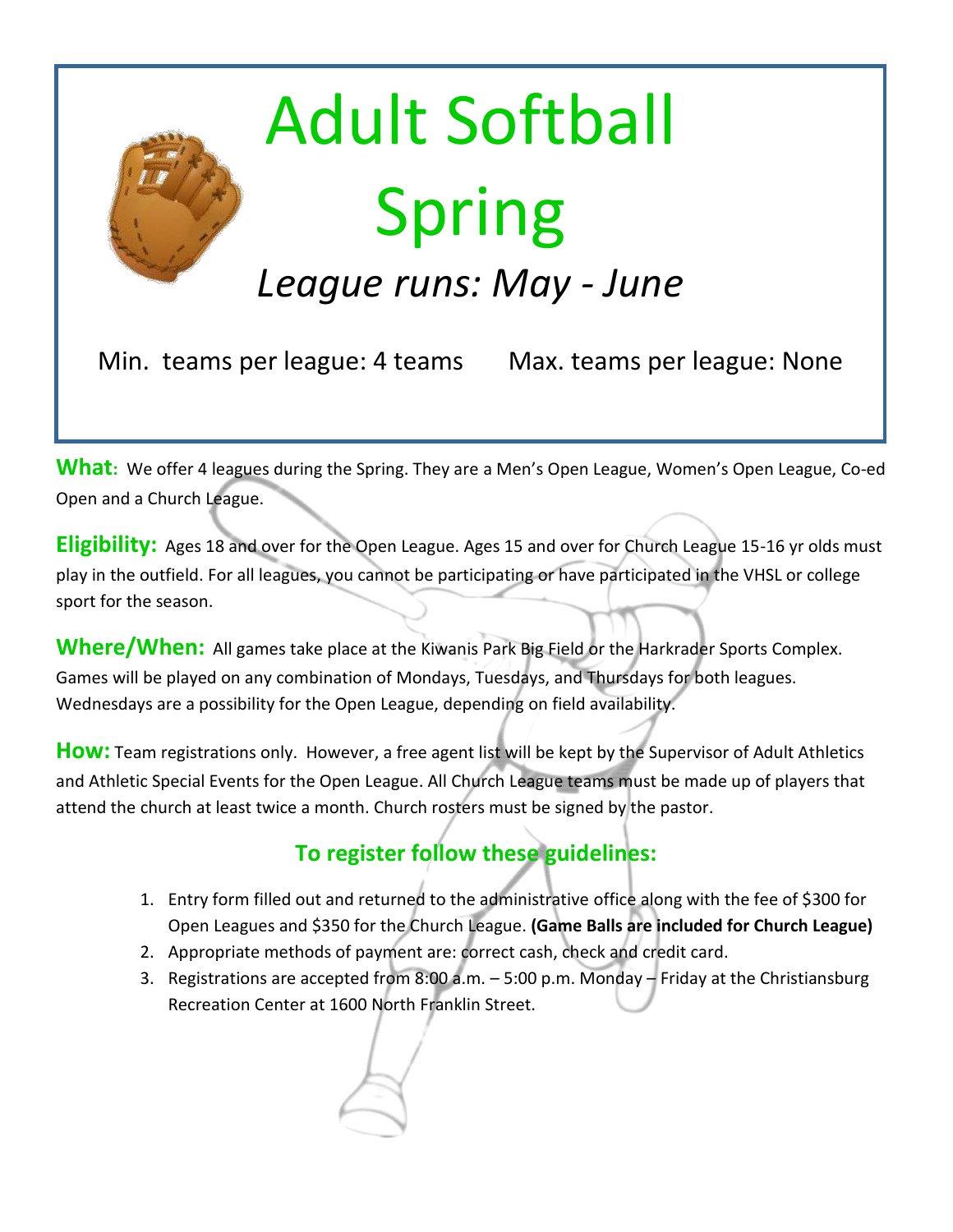## **League Info:**

- 1. Players are allowed to play on 1 team.
- 2. If you have any other questions, contact Brian Lambert, Supervisor of Adult Athletics and Athletic Special Events @ 382-2349 x 2006.

### **Open Softball Rules**

#### **Games:**

- 1. All games will be played at Kiwanis Big Field / Harkrader Sports Complex.
- 2. Games will consist of 7 innings if the time limit permits.
- 3. There is a 1 hour time limit and no inning can start after 55 minutes. Any inning in progress will be completed. There can be extra innings if the score is tied and time allows. The 5 minute grace period is included in the game time.
- 4. Games will start promptly at the scheduled time. There will be a 5 minute grace period. After the period, the game will be called a forfeit if one team lacks the number of players to play.
- 5. Captains must turn their line-ups in by game time.
- 6. All rosters must be turned in by the first game. No additions will be allowed after the  $2^{nd}$  scheduled game.
- 7. There will be a slaughter rule of 15 runs after 4 innings or 10 runs after 5 innings during the regular season and tournament play. The only exception is the final game of the tournament. There will be no time limit or slaughter rule.
- 8. Games will be played with a Classic M softball. Balls must be stamped.
- 9. Games that are postponed and made up will start completely even.
- 10. Teams may start with 8 players.
- 11. Participants can't be currently playing in high school baseball, college baseball or any professional level baseball.

#### **Equipment:**

- 1. Each team will furnish a new game ball and playable back-up balls. One ball will be used for the first half of the game, the other will be used the second half. **Balls must be clearly marked Classic M***.*
- 2. Each team is responsible for bats and balls. We will be using ASA guidelines for bats.

#### **Rules:**

- 1. No metal spikes are allowed.
- 2. All games will be played using a 3 balls and 2 strikes count. One courtesy foul is allowed.
- 3. There will be a 5 homerun rule per game. Every homerun over 5 will be an out.
- 4. Free substitution (in the field) is allowed.
- 5. Home team will occupy the  $1<sup>st</sup>$  base bench. Home team will be listed last on the schedule.
- 6. No smoking or drinking of alcohol products at any time while on the premises of the complex.
- 7. Members of other teams playing later in the night are not permitted on or near the playing area or spectator area for warm-up until the game is over.
- 8. No batting practice or fielding practice will be allowed before games.
- 9. In the case of lightning, there will be a 30 minute delay from the last bolt of lightning (Refer to the Lightning Policy).
- 10. The Christiansburg Department of Parks and Recreation shall have the authority to take disciplinary action against any manager or player for misconduct on or around the playing field.
- 11. No profane language will be allowed on or around the playing field. Team managers are responsible for the conduct of their players.
- 12. This is a Recreational Softball League. Therefore, intentionally trying to hurt another player and unsportsmanlike conduct will not be tolerated by this Department. Spiking players, running over players, throwing bats and other unsportsmanlike conduct will not be allowed and will result in suspension for that player.
- 13. **BLOOD RULE**: *A player, coach, or umpire, who is bleeding or has blood on his uniform shall be prohibited from participation further in the game until appropriate treatment can be administered. If medical treatment is administered in a reasonable length of time, the individual will not have to leave the game. The length of time that is considered reasonable is left to the umpire's judgement.*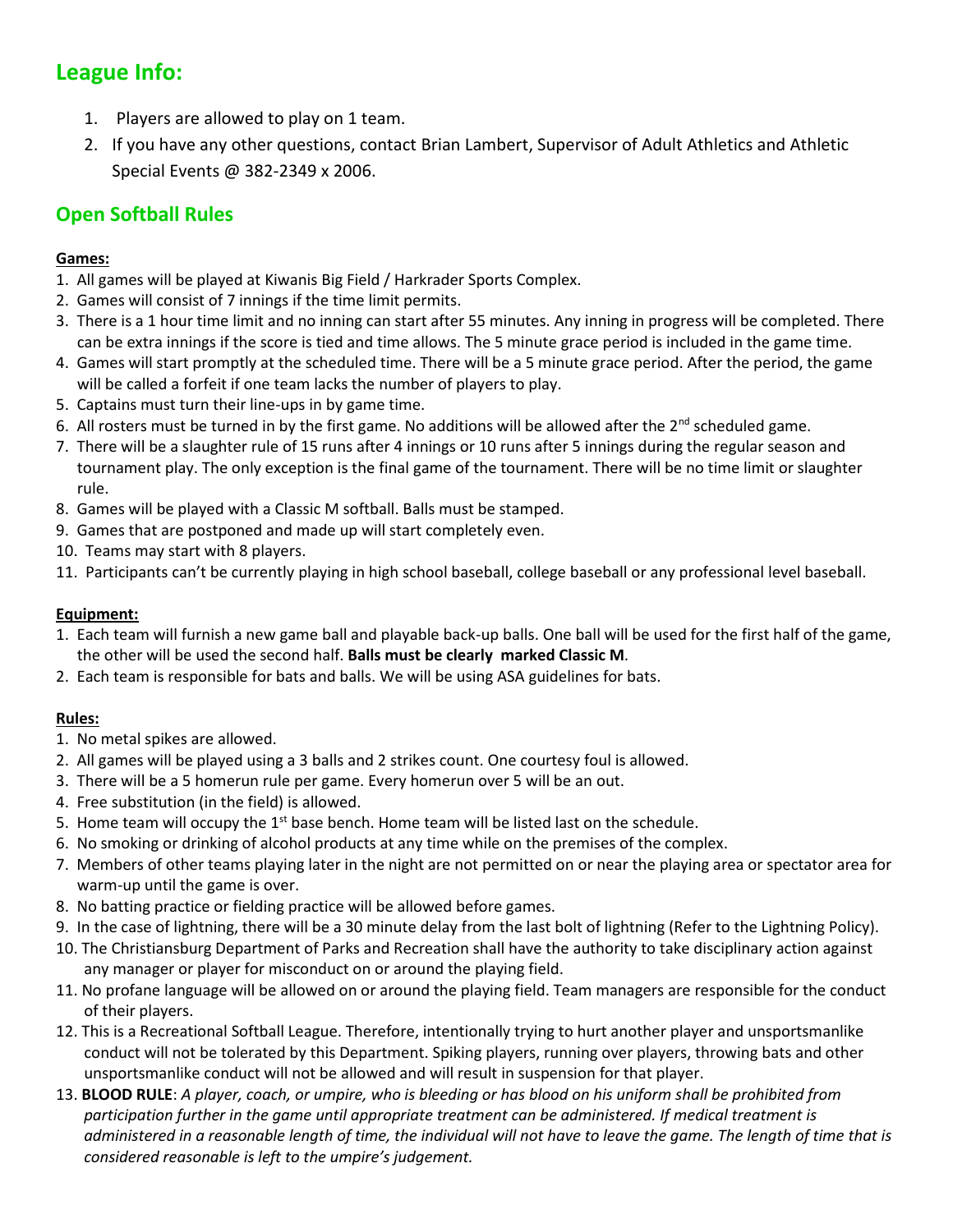14. CANCELLATION LINE: Decisions will be made by 3:00pm if at all possible. To access the line, dial 382-2349. Choose option 4.

#### **Church Softball Rules**

#### **Games:**

- 1. All games will be played at Kiwanis Big Field / Harkrader Sports Complex.
- 2. Games will consist of 7 innings if the time limit permits.
- 3. There is a 1 hour time limit and no inning can start after 55 minutes. Any inning in progress will be completed. There can be extra innings if the score is tied and time allows. The 5 minute grace period is included in the game time.
- 4. Games will start promptly at the scheduled time. There will be a 5 minute grace period. After the period, the game will be called a forfeit if one team lacks the number of players to play.
- 5. Captains must turn their line-ups in by game time.
- 6. All rosters must be turned in by the first game. No additions will be allowed after the  $2^{nd}$  scheduled game.
- 7. There will be a slaughter rule of 15 runs after 4 innings or 10 runs after 5 innings during the regular season and tournament play. The only exception is the final game of the tournament. There will be no time limit or slaughter rule.
- 8. Games will be played with a provided softballs.
- 9. Games that are postponed and made up will start completely even.
- 10. Teams may start with 8 players.
- 11. Participants can't be currently playing in high school baseball, college baseball or any professional level baseball.

#### **Equipment:**

- 1. The Recreation Center will provide game balls.
- 2. Each team is responsible for bats. ASA guidelines will be used for bats.

#### **Rules:**

- 1. No metal spikes are allowed.
- 2. All games will be played using a 3 balls and 2 strikes count. One courtesy foul is allowed.
- 3. There will be a 5 homerun rule per game. Every homerun over 5 will be an out.
- 4. Free substitution (in the field) is allowed.
- 5. Home team will occupy the  $1<sup>st</sup>$  base bench. Home team will be listed last on the schedule.
- 6. No smoking or drinking of alcohol products at any time while on the premises of the complex.
- 7. Members of other teams playing later in the night are not permitted on or near the playing area or spectator area for warm-up until the game is over.
- 8. No batting practice or fielding practice will be allowed before games.
- 9. In the case of lightning, there will be a 30 minute delay from the last bolt of lightning (Refer to the Lightning Policy).
- 10. The Christiansburg Department of Parks and Recreation shall have the authority to take disciplinary action against any manager or player for misconduct on or around the playing field.
- 11. No profane language will be allowed on or around the playing field. Team managers are responsible for the conduct of their players.
- 12. This is a Recreational Softball League. Therefore, intentionally trying to hurt another player and unsportsmanlike conduct will not be tolerated by this Department. Spiking players, running over players, throwing bats and other unsportsmanlike conduct will not be allowed and will result in suspension for that player.
- 13. **BLOOD RULE**: *A player, coach, or umpire, who is bleeding or has blood on his uniform shall be prohibited from participation further in the game until appropriate treatment can be administered. If medical treatment is administered in a reasonable length of time, the individual will not have to leave the game. The length of time that is considered reasonable is left to the umpire's judgement.*